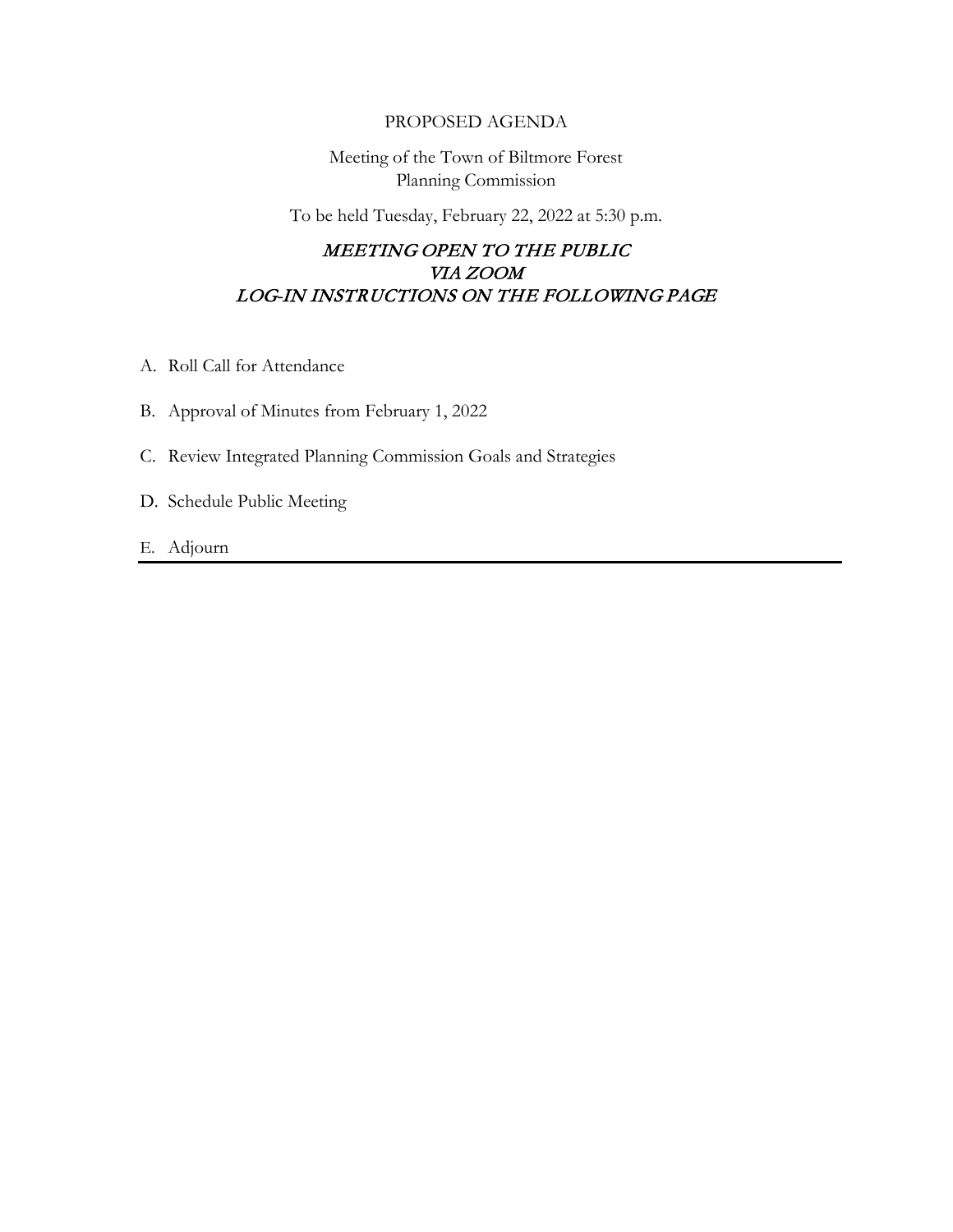Topic: Biltmore Forest Planning Commission Meeting

Time: Feb 22, 2022 05:30 PM Eastern Time (US and Canada)

Join Zoom Meeting

https://us02web.zoom.us/j/81718568320?pwd=UytuYmdCTUlpd2VRVlNid0Z2aFRLQT09

Meeting ID: 817 1856 8320

Passcode: 485979

One tap mobile

+16468769923,,81718568320#,,,,\*485979# US (New York)

+13017158592,,81718568320#,,,,\*485979# US (Washington DC)

Dial by your location

+1 646 876 9923 US (New York)

+1 301 715 8592 US (Washington DC)

+1 312 626 6799 US (Chicago)

+1 253 215 8782 US (Tacoma)

+1 346 248 7799 US (Houston)

+1 408 638 0968 US (San Jose)

+1 669 900 6833 US (San Jose)

Meeting ID: 817 1856 8320

Passcode: 485979

Find your local number: https://us02web.zoom.us/u/kdyrsB8apC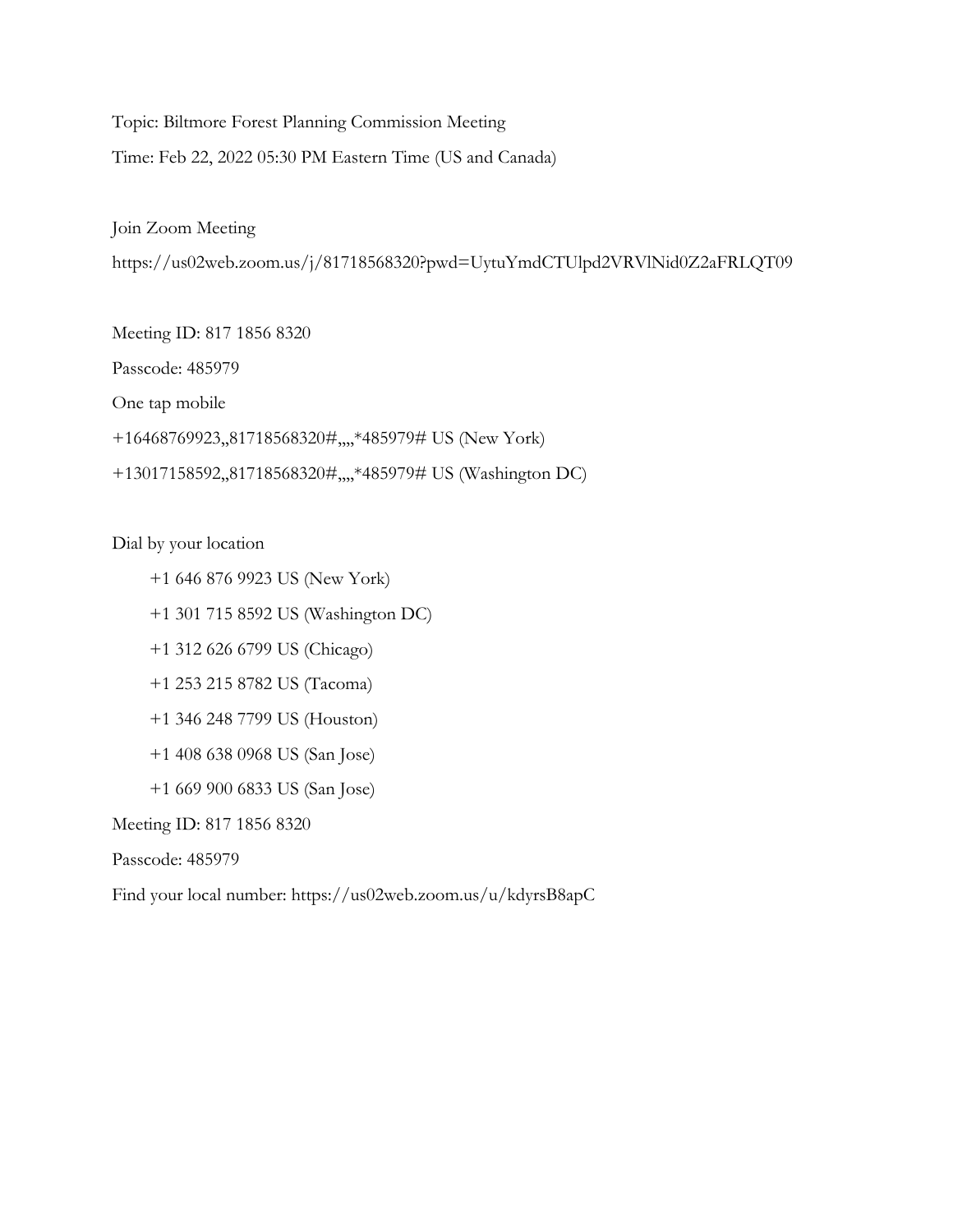## Planning Commission Meeting Minutes

February 1, 2022 5:30pm

Roll call was taken. Those in attendance are Chairman Paul Zimmerman, Ms. Dawn Grohs, Mr. Michael Flynn, Mr. Ken Hornowski, Mr. Jonathan Kanipe, Mr. Harry Buckner, and Mr. Billy Clarke. Ms. Toya Hauf joined the meeting after roll call was taken. The meeting was conducted remotely via Zoom.

Mr. Ken Hornowski made a motion to approve the minutes from December 21, 2021. The motion was seconded by Ms. Dawn Grohs. Roll call was taken and unanimously approved.

The first order of business was regarding the framework for what should be on the Comprehensive Plan for the Town of Biltmore Forest. This is required by the State and has to be adopted by the Board of Commissioners by June 30, 2022. The plan is to be modeled by the ones Mr. Zimmerman sent out by Black Mountain and Pinehurst. This document does not boil down to specifically writing ordinances but it will lead to them. Mr. Zimmerman thanked Ms. Grohs for sending out her thoughts on what she would like to see included in the plans.

Mr. Zimmerman asked Ms. Grohs for her input. Ms. Grohs identified four different goals and strategies. Ms. Grohs read, "Biltmore Forest is a community of beautiful homes set amid majestic trees in spacious grounds" which was a quote from D. Hiden Ramsey in the 1925 Biltmore Estate Company sales brochure. Ms. Grohs said thankfully this description still holds today, but today, we must plan for tomorrow.

Ms. Grohs four goals were the following: safety (especially for walkers and monitoring speeding vehicles); recreation (open spaces and parks); natural beauty, which focuses on the trees and finally; and historic character, which demonstrates founding guidelines and principles of Biltmore Forest. Ms. Grohs would also like to see protection of ivy.

Mr. Kenneth Hornowski suggested enforcing speeding; a warning for the first offense and a ticket for the second offense. Do not place new speed bumps or humps, this ruins neighborhoods. Mr. Hornowski also suggested showing a visible police presence in the morning and afternoon when construction crews are coming and going. Mr. Hornowski also believed funds should be budgeted for placing speed monitors in as many areas as possible.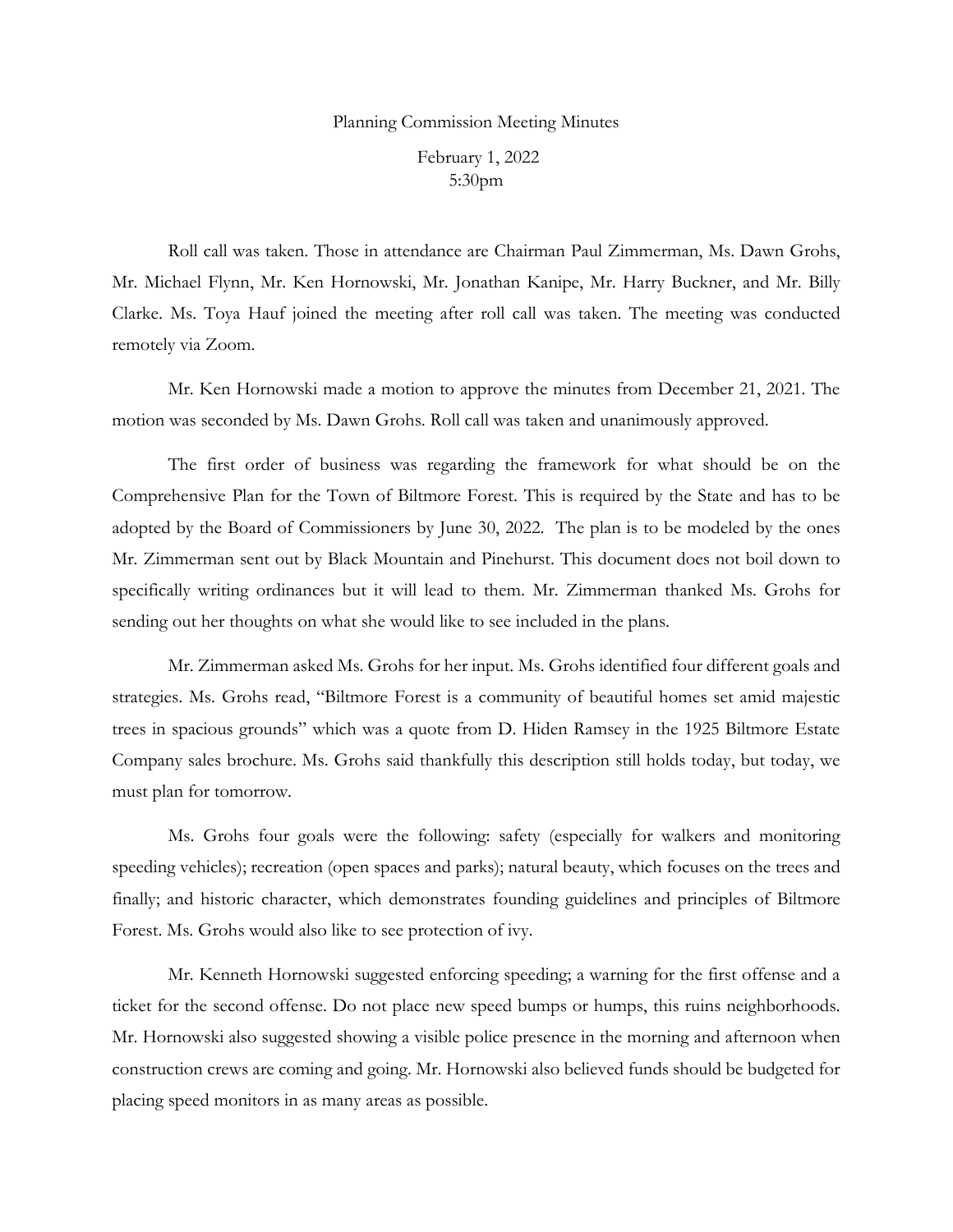Mr. Hornowski said he would like to see tree enforcement regulations enforced and tree buffers should be preserved and do not allow clear cutting on any lot. Develop a plan of ivy eradication on all existing trees. The Town could budget and help with the cutting of ivy on trees and make it clear to homeowners it is their responsibility. Planting hardwoods where trees have died or been removed.

Biltmore Forest will never have sidewalks. It is vital the right-of-ways and easements will be kept in proper condition. Continue to repair side ditches where run offs occur. Keep vegetation cut back on right of ways. Also, place emphasis on not creating holes when brush removal occurs.

Maintain parks with new mulch, sand, and turf where necessary. Walking trails have been suggested but Mr. Hornowski said there is not enough acreage to make this feasible. Mr. Hornowski would also like to see the upgrading of trashcans in all parks and maintain traffic islands. Mr. Hornowski would like to see bus stops eliminated or completely refurbished.

Mr. Michael Flynn said he is also in support of maintaining and protection of the trees. He would also like to facilitate walking paths especially on the busier roads like Vanderbilt and Stuyvesant Roads and keeping pedestrians safe.

In addition, Mr. Flynn would like to maintain and expand park spaces and create hiking trails within the parks. Looking at existing parks and upgrading and expand the equipment.

The last point Mr. Flynn discussed was having an architectural review board to keep up with structures that were built.

Mr. Zimmerman asked Mr. Billy Clarke if the North Carolina laws have changed which do not allow architectural review boards. Mr. Clarke said an architectural review board is allowed but certain things are severely limited such as colors and styles. Ms. Grohs asked if this applies to historic communities. Mr. Clark said Biltmore Forest has some historic homes but it does not have an historic district, which allows regulations that are more stringent.

Ms. Diane Zimmerman also participated in the discussion and said she writes the history in the Forest Companion. Ms. Zimmerman just wrote a piece about the widening of Hendersonville Road and the ramification of it being a historic district. When the wanted to widen Hendersonville Road, there was discussion, as to whether they should widen it on the East or West side. If they widened it on the Town side, this would have taken out the houses on White Oak Road. Biltmore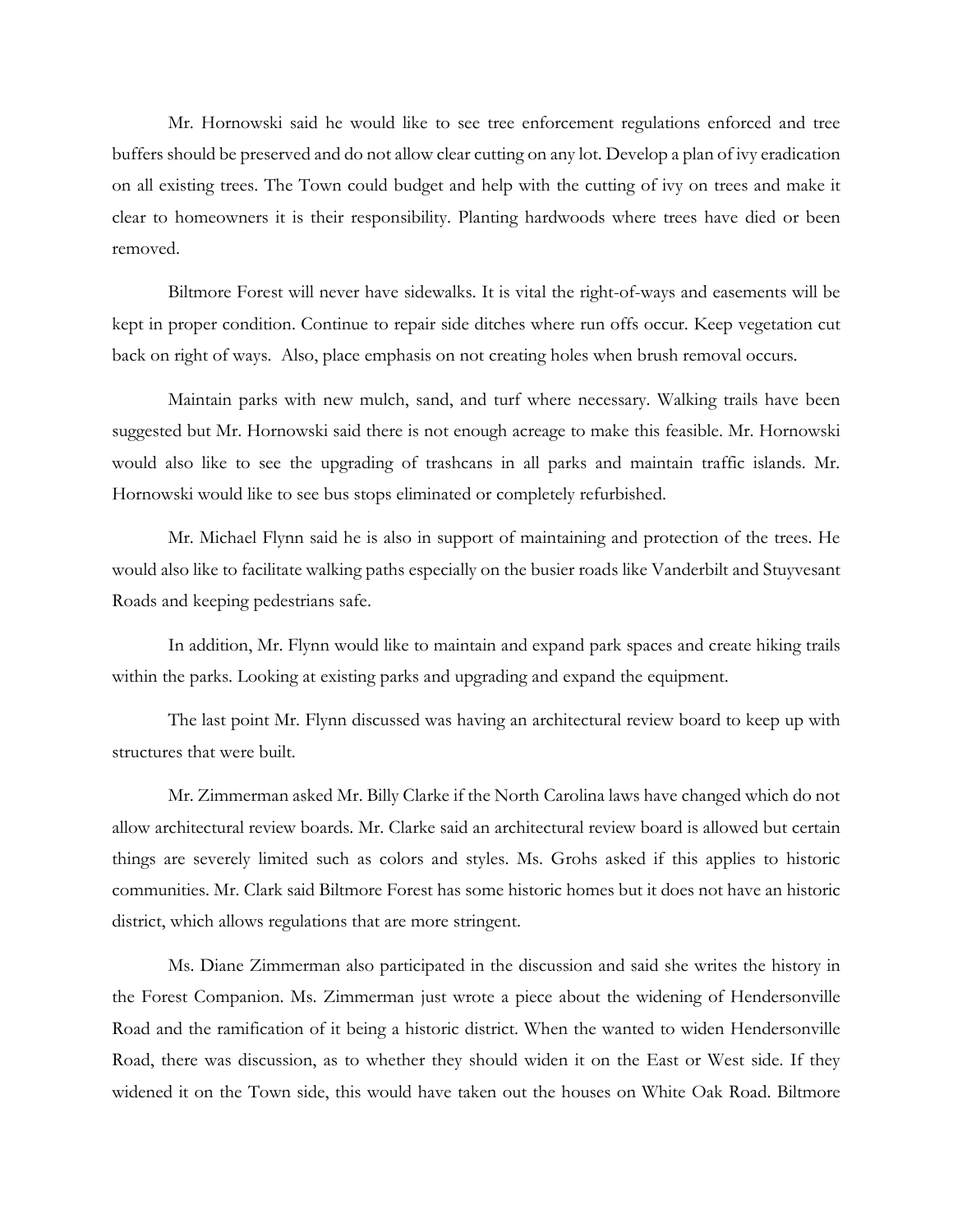Forest had to guarantee whether it was a historic district in order for the other side to be widened. The counsel hired a woman to go in and check out all the houses and she explained at that time there are no more restrictions. A historic district does not give a Town restriction. It used to but not no longer plausible. Biltmore Forest was on the list for eligibility for the national register of historic places. That was as far as it got but this is why the other side of Hendersonville Road was widened.

Mr. Kanipe added one of the components to add was up until 2015, the Town could regulate colors, styles of roofs, materials etc. The General Assembly enacted a bill that eliminated the ability of Town's to impose those restrictions.

Mr. Zimmerman discussed his ideas and said he had a vision Biltmore Forest will be the livable residential Town in Western North Carolina. Mr. Zimmerman said they should maintain our open and transparent Board of Commissioners, Town Administration, and Administrative Committees.

The second goal would be to maintain the effective yet friendly nature of the Biltmore Forest police force and the third goal would be to maintain the effective and responsive public works department. The second and third goals were the highest rated among residents' in the survey that was conducted.

Mr. Zimmerman also suggested protecting and improving the existing tree canopy of Biltmore Forest.

The possible policy and/or strategy for maintaining the effective, friendly nature of the police department is to maintain a visible presence at key intersections during high traffic time periods, increase ticketing of speeders on all streets, continue to support residents for special issues and needs, and continue to support Asheville Police department as requested on issues that affect Biltmore Forest.

The possible policy and/or strategy to maintaining the effective and responsive public works department would be to maintain the current brush level, leaf, and trash services while ensuring employee safety and health. In addition, to maintain current plans to improve stormwater runoff and road conditions. Mr. Zimmerman suggested having benches for people to sit in as well.

Mr. Zimmerman also discussed enforcing of zoning ordinances by suggesting to hire a person who has enforcement as their primary responsibility and to ensure town management and government will support and encourage enforcement.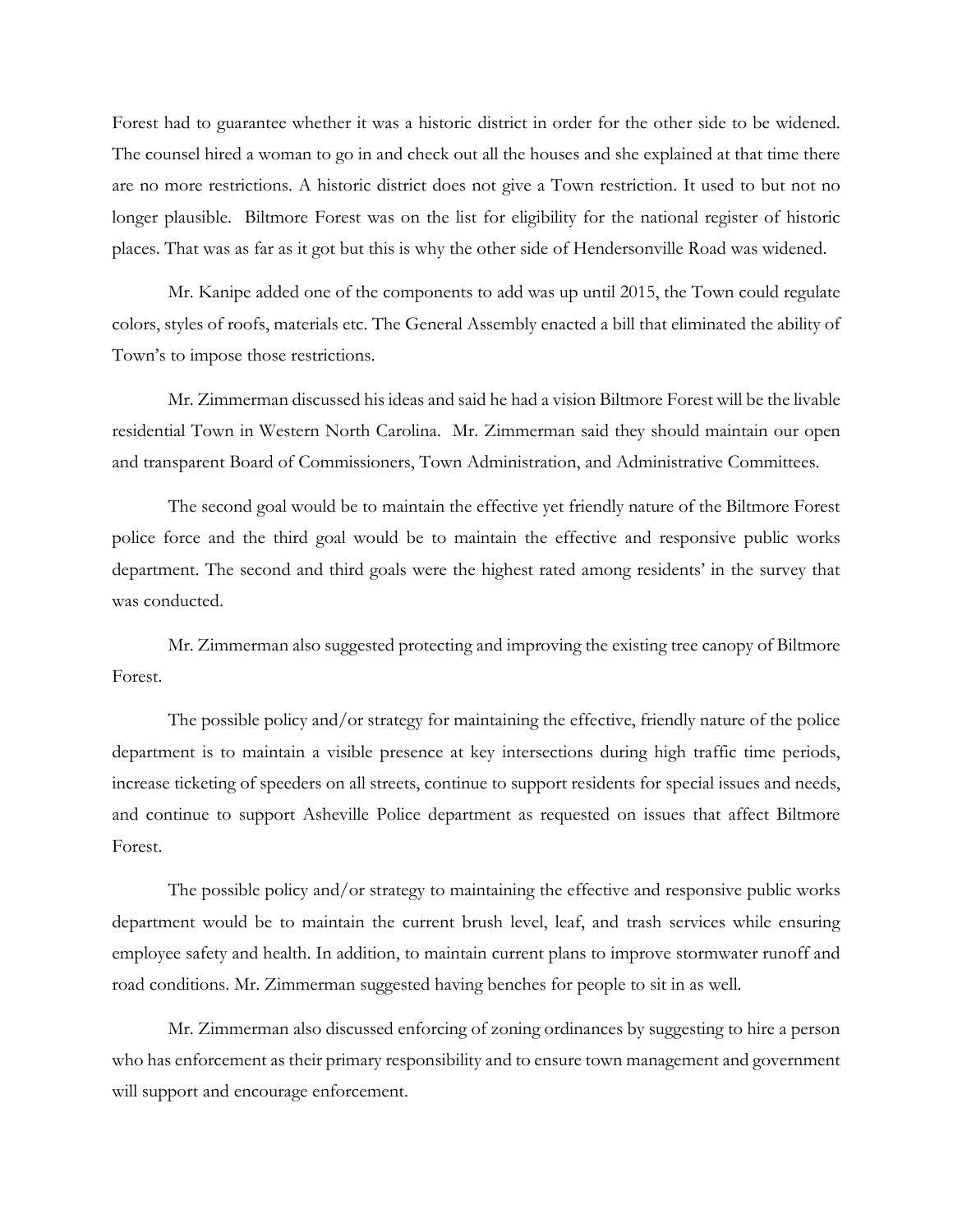Mr. Zimmerman also discussed the development of a plan for walking paths that join existing parks or allow walking within one park and allow these walking paths are easily accessible to people with special needs and have adequate places to rest.

Mr. Zimmerman also discussed to improve walking safety on streets in Biltmore Forest by identifying streets with the highest level of pedestrian usage and increase police presence and speed enforcement. A clear table of consequences should be developed as well which could include fines, etc.

Also discussed were reducing the average speed on Town streets and upgrading park equipment.

Further discussion will continue at the next meeting at the end of February.

\_\_\_\_\_\_\_\_\_\_\_\_\_\_\_\_\_\_\_\_\_\_\_\_\_\_\_\_\_\_ \_\_\_\_\_\_\_\_\_\_\_\_\_\_\_\_\_\_\_\_\_\_\_\_\_\_\_\_\_\_

Mr. Zimmerman adjourned the meeting at 6:32 pm.

The next meeting is scheduled for February 22, 2022 at 5:30pm.

Ms. Laura Jacobs, Town Clerk Mr. Paul Zimmerman Town Clerk Chair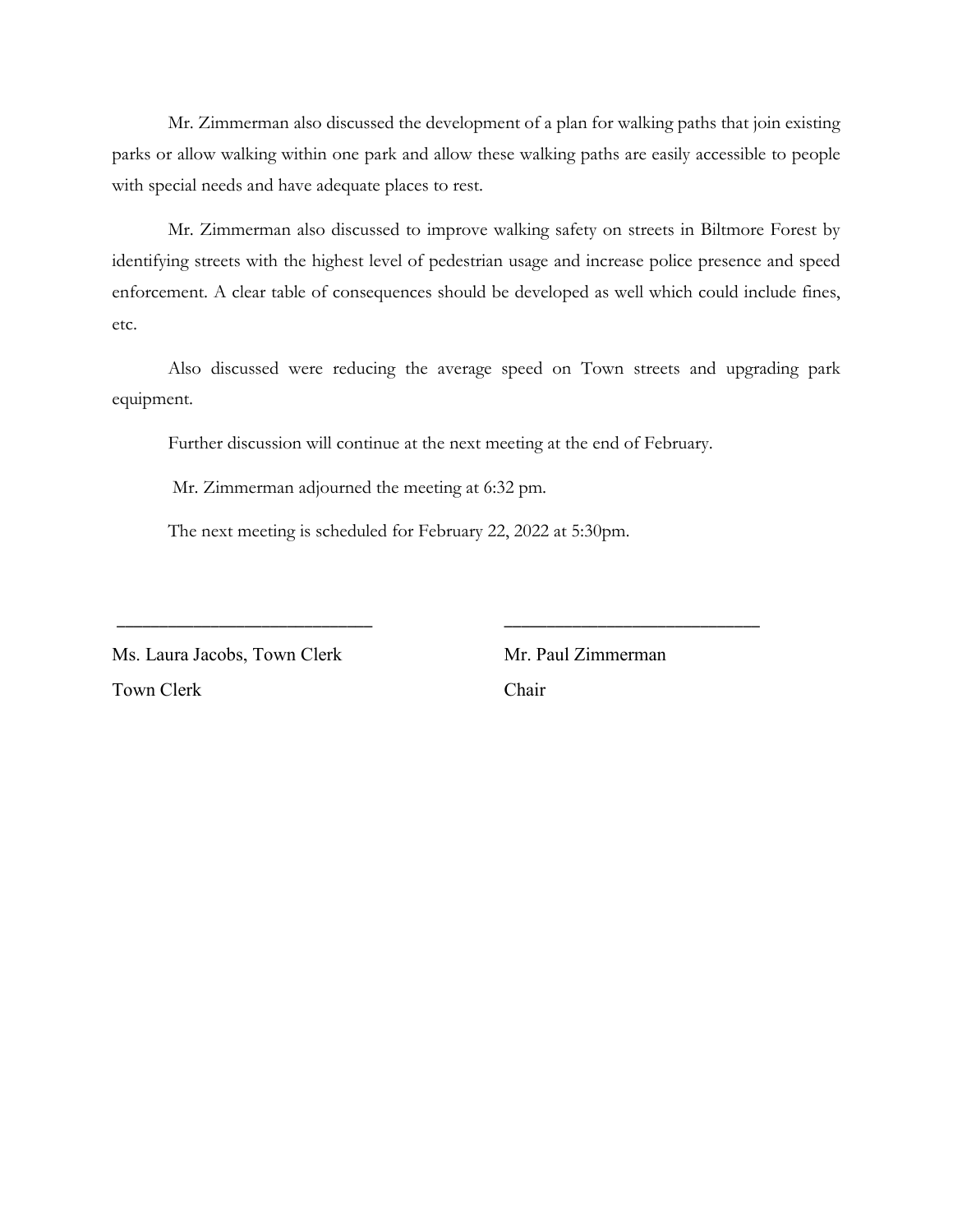## Integrated Ideas for Comprehensive Plan for Biltmore Forest Goals and Policies/Strategies For Feb 22 Meeting

| <b>Overall Vision</b>          | <b>Possible GOAL</b>                         | Possible Policy/Strategy                                     |
|--------------------------------|----------------------------------------------|--------------------------------------------------------------|
| Biltmore Forest will be the    | Maintain our open and                        | 1. Maintain and improve the Town websites to                 |
| most livable residential       | transparent Board of                         | make it easier to find and access meeting dates              |
| community in Western           | Commissioners, Town                          | and meeting results                                          |
| North Carolina. It will        | Administration and Administrative            | 2. Maintain Easy Access to the Town Manager.                 |
| embrace its historical         | Committees (Board of Adjustment,             | 3. Continue to have time at each meeting for                 |
| founding and character         | Design Review Board, and Planning            | resident input.                                              |
| while giving all residents the | Commission)                                  | 4. Continue regular and special written                      |
| opportunity to live, work      |                                              | newsletters to all residents.                                |
| and play in an open and        | Maintain the Effective yet Friendly          | 1. Maintain a visible presence at key intersections          |
| supporting environment.        | nature of the Biltmore Forest                | during high traffic time periods.                            |
|                                | <b>Police Force</b>                          | 2. Increase ticketing of speeders on all streets             |
|                                |                                              | 3. Continue to support residents for special issues          |
|                                |                                              | and needs                                                    |
|                                |                                              | 4. Continue to Support Asheville Police as                   |
|                                |                                              | requested on issues that affect Biltmore Forest.             |
|                                | Maintain the Effective and                   | 1. Maintain the current level of Brush, Leaf and             |
|                                | <b>Responsive Public Works</b><br>Department | Trash services while ensuring employee safety<br>and health. |
|                                |                                              | 2. Maintain current plans to improve stormwater              |
|                                |                                              | runoff and road conditions.                                  |
|                                | Protect and improve the existing             | 1. Significantly more Hardwood Trees should be               |
|                                | Tree Canopy of Biltmore Forest               | planted each year, with the Town planting trees              |
|                                |                                              | on public right-of ways and public land and by               |
|                                |                                              | making trees available for homeowners to                     |
|                                |                                              | plant.                                                       |
|                                |                                              | 2. Require that trees removed have to be                     |
|                                |                                              | replaced with hardwoods (to be specified).                   |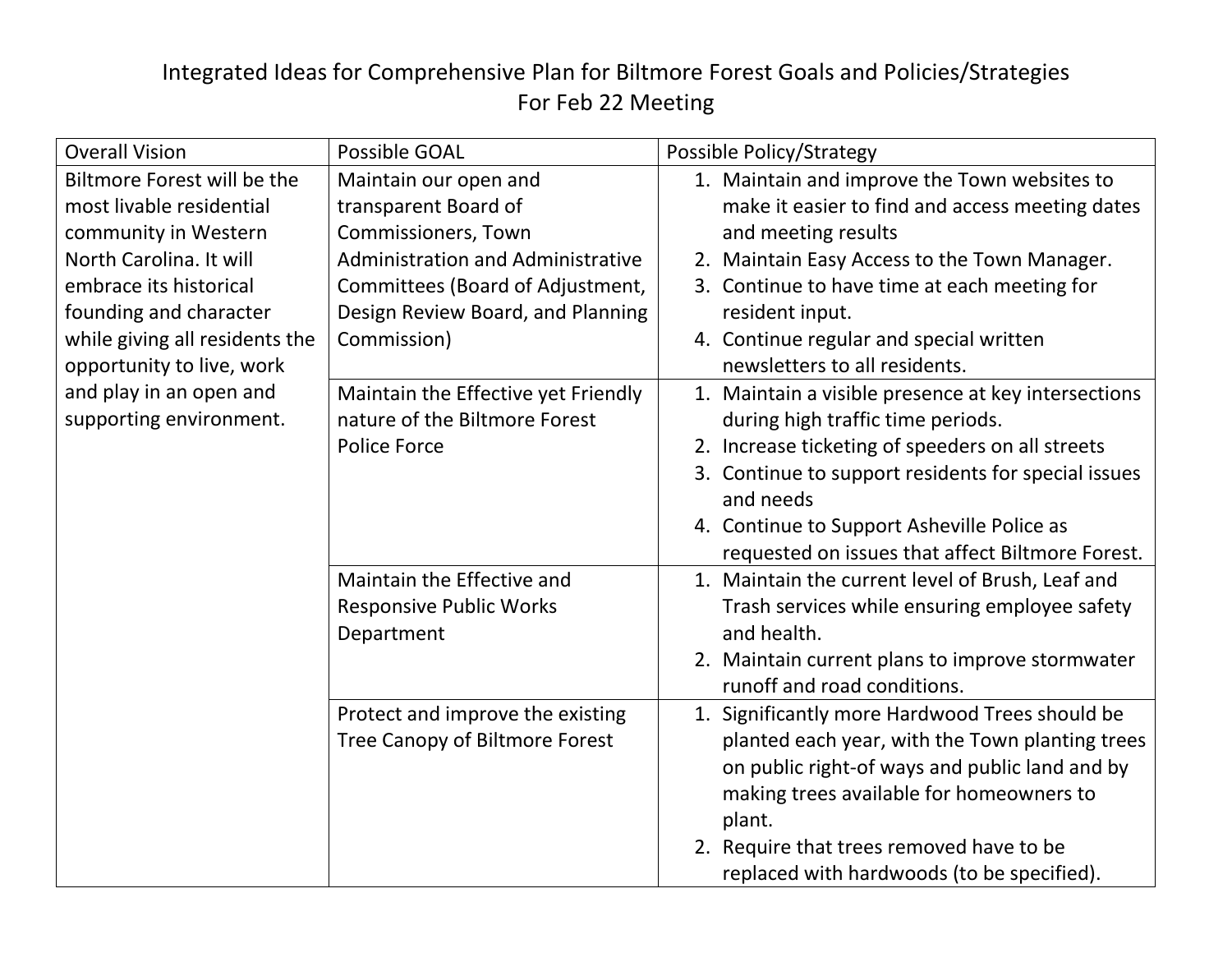|                                                                           | 3. Develop a budgeted ivy eradication program.<br>4. Prohibit clear cutting outside a 40ft distance<br>from a home.                                                                                                                                                                                                                                                                                                                                                                                                                                                                                                                       |
|---------------------------------------------------------------------------|-------------------------------------------------------------------------------------------------------------------------------------------------------------------------------------------------------------------------------------------------------------------------------------------------------------------------------------------------------------------------------------------------------------------------------------------------------------------------------------------------------------------------------------------------------------------------------------------------------------------------------------------|
| <b>Improve Walking and biking Safety</b><br>on Streets in Biltmore Forest | 1. Identify streets with the highest level of<br>pedestrian usage and increase Police presence<br>and speed enforcement on those streets.<br>2. Work with Council to evaluate the possibility of<br>dedicated bike or pedestrian path on<br>Vanderbilt or Stuyvesant Roads.<br>3. Working with homeowners whenever possible,<br>remove landscaping that encroaches the 5 or<br>10 ft setback and/or reduces line-of-site lines<br>for drivers and walkers--- keeping pedestrians<br>from not having a place to step off the road.<br>4. Evaluate and improve the condition of the road<br>setbacks to eliminate drop-offs and ruts. Plant |
| Develop New Off-street Walking<br>Paths in Biltmore Forest                | grass as necessary to eliminate mud.<br>1. Develop a plan for walking paths that join<br>existing Parks or allow walking within one park.<br>2. Ensure the paths are easily accessible to people<br>with special needs and have adequate places to<br>rest.                                                                                                                                                                                                                                                                                                                                                                               |
| <b>Ensure existing Zoning Ordinances</b><br>are equitably enforced        | 1. Hire a person who has enforcement as their<br>primary responsibility.<br>2. Ensure the Town management and government<br>will support and encourage enforcement.<br>3. Develop a Clear table of Consequences (Fines,<br>etc) for Non-compliance.                                                                                                                                                                                                                                                                                                                                                                                       |
| Control speeding by reducing the<br>average speed on Town Streets         | 1. Add Stop signs at Intersections where they are<br>needed and have been approved, e.g., Busbee<br>and Vanderbilt                                                                                                                                                                                                                                                                                                                                                                                                                                                                                                                        |